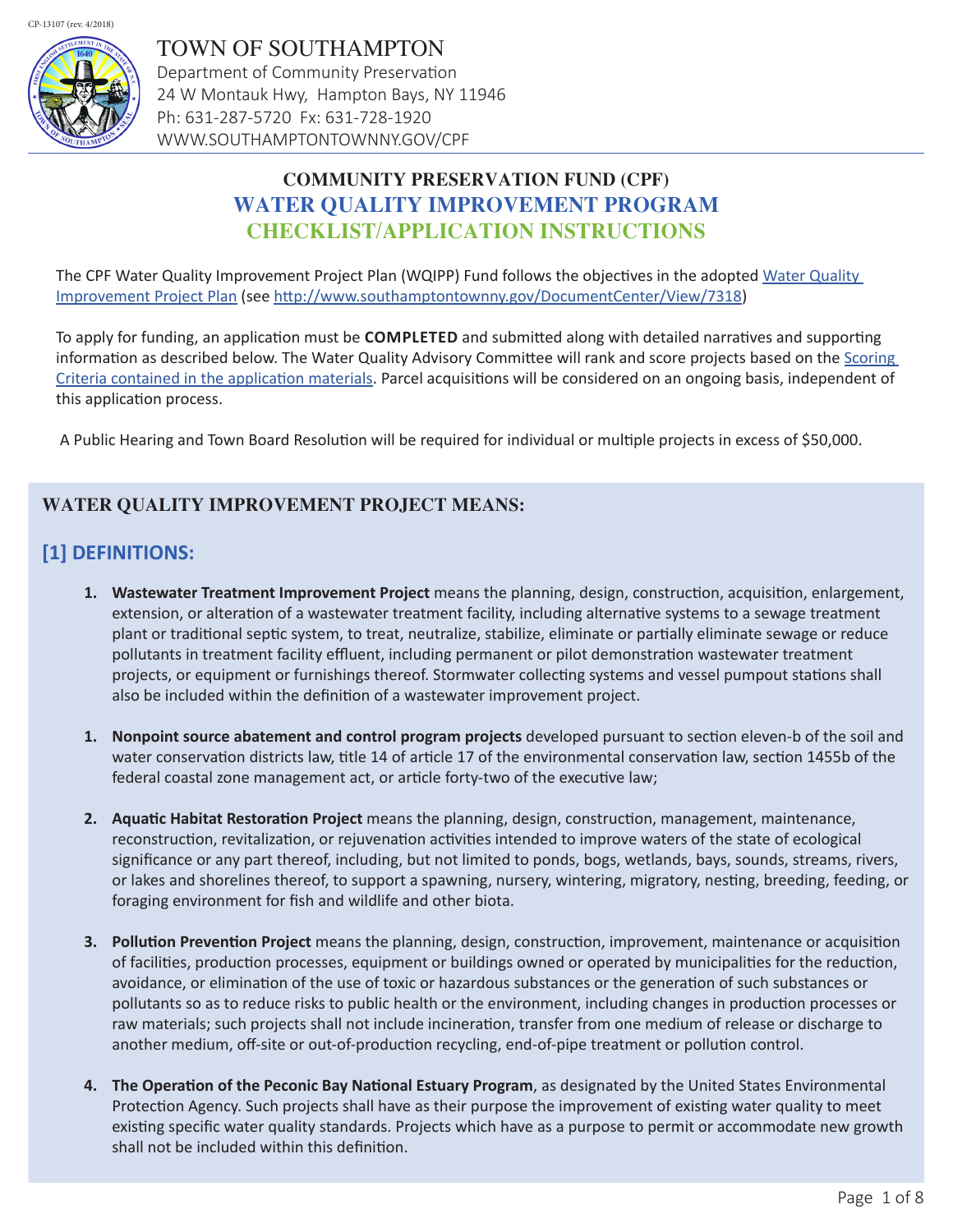

TOWN OF SOUTHAMPTON Department of Community Preservation 24 W Montauk Hwy, Hampton Bays, NY 11946 Ph: 631-287-5720 Fx: 631-728-1920 WWW.SOUTHAMPTONTOWNNY.GOV/CPF

# **COMMUNITY PRESERVATION FUND (CPF) WATER QUALITY IMPROVEMENT PROGRAM PROPOSAL SUMMARY**

Project Proposal Mecox Bay Sensor Installation and Inlet Management New York Channel Construction and Inlet Management Project Applicant Board of Trustees for the Freeholders and Commonalty of The Town of Southampton and the Town of Southampton Project Title Mecox Bay Sensor Installation Matchester Controller and Controller Annual Control of Mecox Bay Sensor Installation

Project Contact Information  $\frac{Board}{\cdot}$  of Trustees for the Freeholders and Commonalty of the Town of Southampton and Town of Southampton

Project Manager Name\_\_\_\_\_\_\_\_\_\_\_\_\_\_\_\_\_\_\_\_\_\_\_\_\_\_\_\_\_\_\_\_\_\_\_\_\_\_\_\_\_\_\_\_\_\_\_\_\_\_\_\_\_\_\_\_\_\_\_\_\_\_\_\_\_\_\_\_\_\_ c/o James Duryea

Project Manager Title Environmental Analyst environmental Analyst environmental and the substitution of the substitution of the substitution of the substitution of the substitution of the substitution of the substitution o

Project Manager Affiliation Southampton Town Trustees<br>
Southampton Connect Connect Connect Connect Connect Connect Connect Connect Connect Connect Connect Connect Co

Project Manager Address 116 Hampton Road, Southampton, NY 11968

Project Manager Phone 631-287-5717<br>
Superior Manager Phone 631-287-5717

Project Manager Email jduryea@southamptontownny.gov

Property Owner Name Board of Trustees for the Freeholders and Commonalty of the Town of Southampton

Property Owner Affiliation  $\frac{1}{2}$  Town of Southampton example and the summary control of the state of the state of the state of the state of the state of the state of the state of the state of the state of the state of

Property Owner Mailing Address 116 Hampton Road, Southampton, NY 11968

Property Owner Phone 631-287-5717<br>
Froperty Owner Phone 631-287-5717

Property Owner Email EWarner@southamptontownny.gov and JDuryea@southamptontownny.gov

Project Location Mecox Bay

Project Location SCTM #(S) \_\_\_\_\_\_\_\_\_\_\_\_\_\_\_\_\_\_\_\_\_\_\_\_\_\_\_\_\_\_\_\_\_\_\_\_\_\_\_\_\_\_\_\_\_\_\_\_\_\_\_\_\_\_\_\_\_\_\_\_\_\_\_\_\_\_\_\_ Mecox Bay900-396-1-1

Type of Project Reduction \_\_\_\_\_\_\_\_\_\_\_\_\_\_\_\_\_\_\_\_\_\_\_\_\_\_\_\_\_\_\_\_\_\_\_\_\_\_\_\_\_\_\_\_\_\_\_\_\_\_\_\_\_\_\_\_\_\_\_\_\_\_\_\_\_\_\_\_\_\_\_\_\_\_\_\_\_\_\_\_\_ Remediation Restoration \_Mecox Inlet Water Quality Monitoring for the purposes of aquatic habitat restoration.<br>Project Summary (2-3 sentences) \_Real time water quality data Project Summary (2-3 sentences) Real time water quality data obtained through two (2) additional water quality sensors installed and maintained by SUNY- Stony Brook's School of \_\_\_\_\_\_\_\_\_\_\_\_\_\_\_\_\_\_\_\_\_\_\_\_\_\_\_\_\_\_\_\_\_\_\_\_\_\_\_\_\_\_\_\_\_\_\_\_\_\_\_\_\_\_\_\_\_\_\_\_\_\_\_\_\_\_\_\_\_\_\_\_\_\_\_\_\_\_\_\_\_\_\_\_\_\_\_\_\_\_ Atmospheric and Marine Sciences.

\_\_\_\_\_\_\_\_\_\_\_\_\_\_\_\_\_\_\_\_\_\_\_\_\_\_\_\_\_\_\_\_\_\_\_\_\_\_\_\_\_\_\_\_\_\_\_\_\_\_\_\_\_\_\_\_\_\_\_\_\_\_\_\_\_\_\_\_\_\_\_\_\_\_\_\_\_\_\_\_\_\_\_\_\_\_\_\_\_\_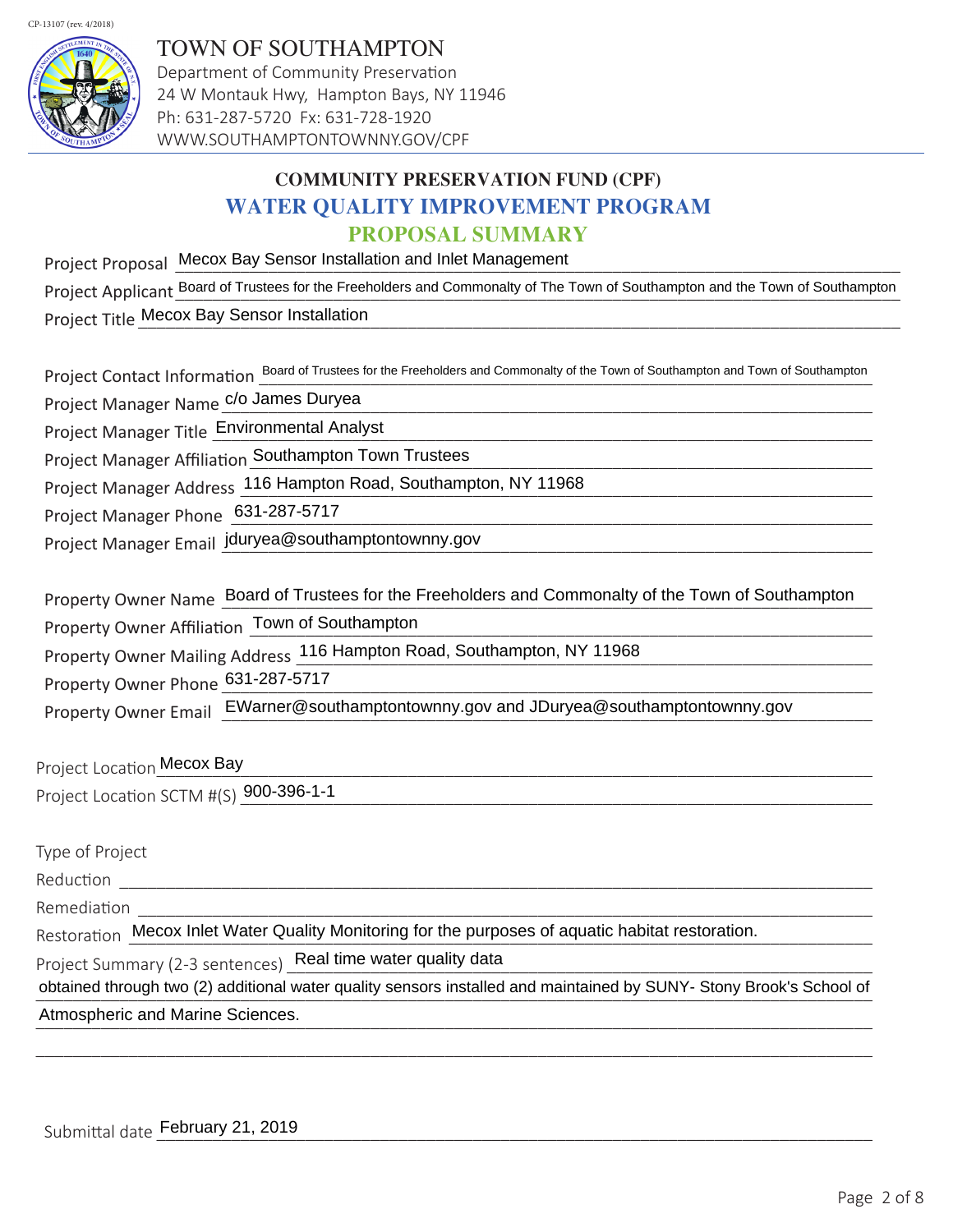CP-13107 (rev. 4/2018)



# TOWN OF SOUTHAMPTON

Department of Community Preservation 24 W Montauk Hwy, Hampton Bays, NY 11946 Ph: 631-287-5720 Fx: 631-728-1920 WWW.SOUTHAMPTONTOWNNY.GOV/CPF

### **1. PROJECT TYPE** (check all that apply)

Meets at least one of the definitions of "Water Quality Improvement Project" per State Law Chapter 551 cited above

- **Wastewater Treatment Improvement Project**
- **Non-point source abatement and control**
- **Aquatic habitat restoration** ✔
- **Pollution prevention**
- **Stormwater collecting system**
- **Vessel Pump out station**
- **Operation of Peconic Bay National Estuary Program (Grant Match)**

#### **2. PRIORITY AREA(S)** (check all that apply)

- High
- 303(d) Impaired
- **Medium**
- **Outside High and Medium priority areas\***

\*Narrative must explain how project is relevant to Water Quality Improvement Project Plan (WQIPP) goals

See "2. Priority Areas" of the attached document.

#### **3. PROJECT DESCRIPTION**

 **Narrative describes in detail existing conditions of applicable groundwater/sub-watershed/waterbody and includes most recent and relevant data available (provide sources)** ✔

See "3. Project Description-Existing Conditions Narrative"

■ Photos of exiting conditions are included (Attach Photos)

- Location map is included (Attach Map)
- **Narrative describes in detail what the issue is and how the proposed solution addresses the issue in the context of Reduction, Remediation and/or Restoration as per the CPF Water Quality Project Plan** ✔

See "3. Project Description-Project Narrative"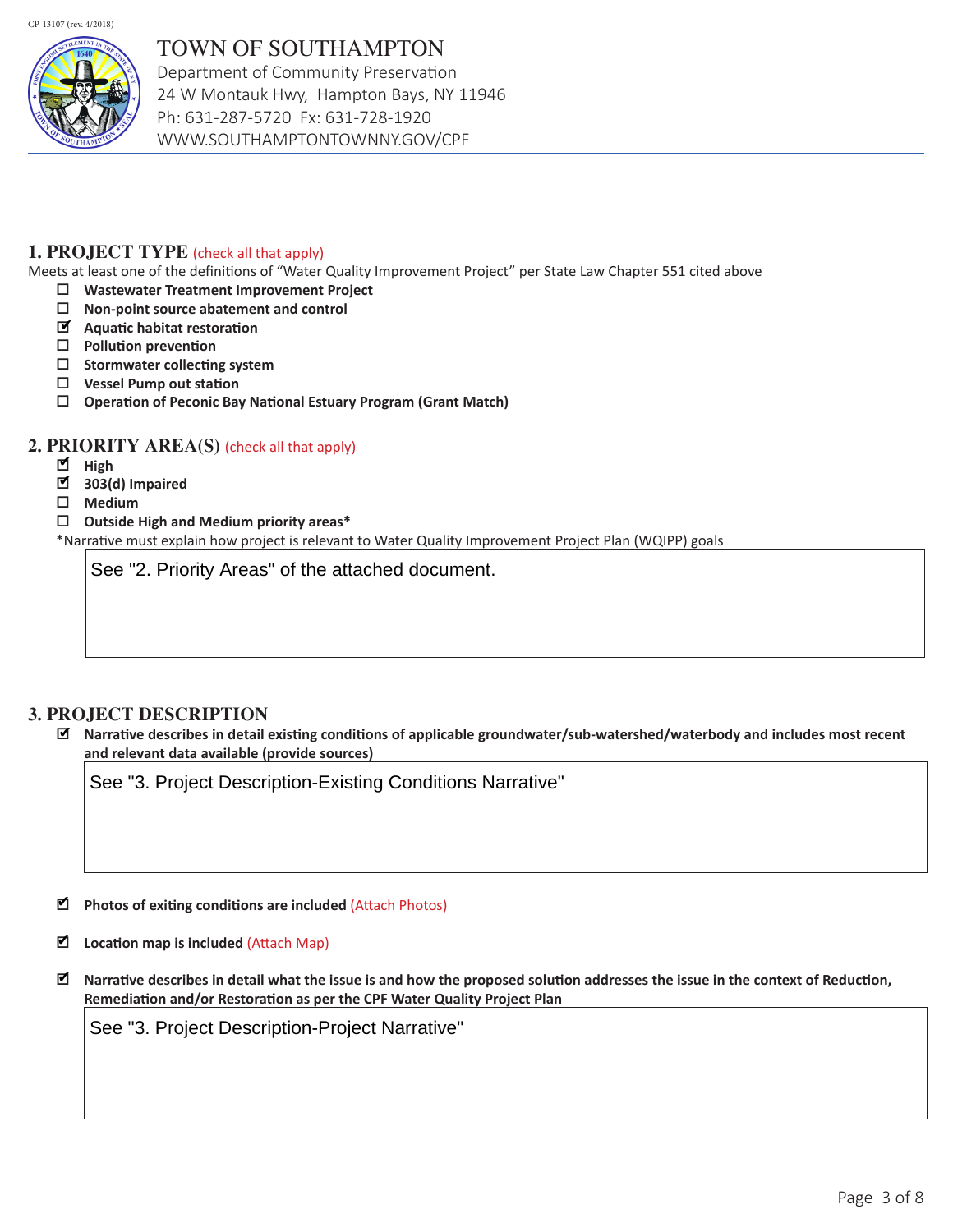

TOWN OF SOUTHAMPTON Department of Community Preservation 24 W Montauk Hwy, Hampton Bays, NY 11946 Ph: 631-287-5720 Fx: 631-728-1920 WWW.SOUTHAMPTONTOWNNY.GOV/CPF

 **Narrative describes proposed technology in sufficient detail and includes information on its demonstrated efficacy in similar setting (may include published data)** (Attach pages as needed) ✔

See "3. Project Description-Technology Narrative"

 **Narrative indicates how the project supports Town of Southampton, Suffolk County, NYSDEC Long Island Nitrogen Action Plan (LINAP) or other adopted goals/policies (provide references with pages numbers, etc.)** (Attach pages as needed) ✔

See "3. Project Goals Narrative"

 **A State Environmental Quality Review Act (SEQRA) Long or Short Environmental Assessment Form (EAF) is completed and**  ✔ **included with application <https://www.dec.ny.gov/permits/6191.html>**

#### **OTHER REQUIRED INFORMATION**

- $\Box$  If Stormwater system or Drainage is proposed, the narrative and design specifications indicate compliance with the New York State Stormwater Design Manual (2015 and as updated)
- $\Box$  If project is related to farmland, the narrative addresses any Agricultural Stewardship Plan or other long term strategy for Nitrogen abatement
- $\Box$  If the project is for a municipal facility or infrastructure, information pertaining to Town or Village budgetary allocations for ongoing maintenance is provided
- If the project is for habitat restoration, the narrative addresses how underlying causes are being ameliorated and expected outcomes for local species populations or other ecological considerations are given
- $\Box$  If project is a Sewage Treatment Plant (STP) or cluster treatment system, fund allocation request is based on cost for reduction of pre-existing conditions and not for purpose of accommodating new density (describe pre-existing density and associated flow (gallons per day) and total projected nitrogen reduction in narrative). Include detailed information on how many homes the system would treat as well as potential for formation of Sewer District, if required by Suffolk County Health Department or Town Law
- $\Box$  If the project is requesting grant match for the Peconic Estuary Program, include information related to funding program source and purpose of application and any relevant items on this checklist. Note: A Town Board resolution will be required in order to encumber matching funds for grant applications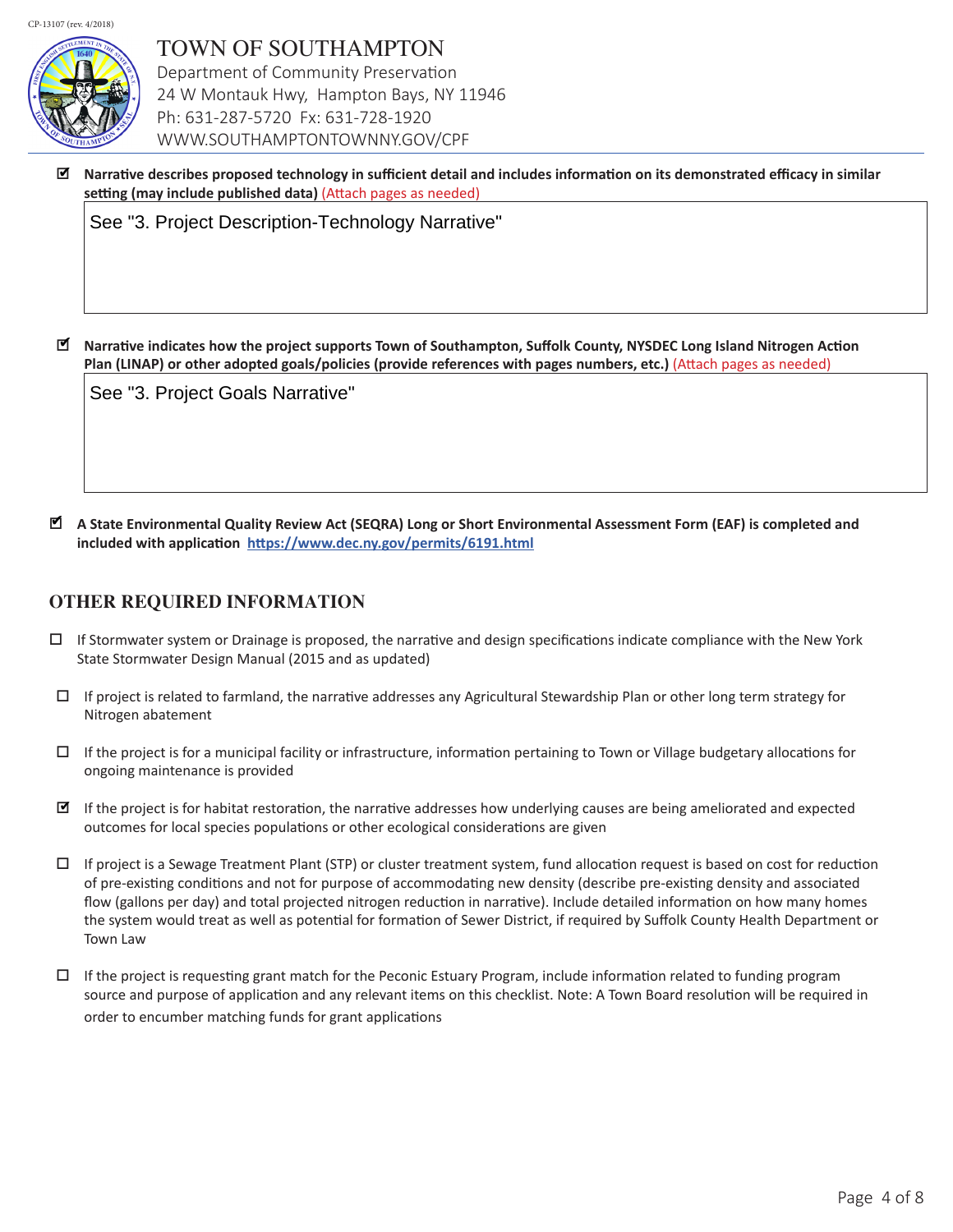CP-13107 (rev. 4/2018)



## TOWN OF SOUTHAMPTON

Department of Community Preservation 24 W Montauk Hwy, Hampton Bays, NY 11946 Ph: 631-287-5720 Fx: 631-728-1920 WWW.SOUTHAMPTONTOWNNY.GOV/CPF

## **4. WATER QUALITY BENEFIT**

| $\blacksquare$ Yes              | $\square$ No                    | $\Box N/A$ | Nitrogen, Pathogen or Pollutant of Concern (POC) Existing Condition & Target Reduction is identified                                                                                                                         |
|---------------------------------|---------------------------------|------------|------------------------------------------------------------------------------------------------------------------------------------------------------------------------------------------------------------------------------|
|                                 | $\square$ Yes $\square$ No      | $M_N/A$    | Anticipated reduction by proposed technology is provided by utilizing EPA's Spreadsheet Tool for<br>Evaluating Pollutant Load (STEPL) http://it.tetratech-ffx.com/steplweb/<br>or similar standardized methodology (provide) |
|                                 | $\blacksquare$ Yes $\square$ No | $\Box N/A$ | Related to above, the narrative describes how data will be collected and reported over time                                                                                                                                  |
|                                 | $Y$ Yes $\square$ No            | $\Box N/A$ | Narrative indicates how the useful life of the proposed technology will meet or exceed<br>five (5) years                                                                                                                     |
| $\blacksquare$ Yes $\square$ No |                                 | $\Box N/A$ | A total cost budget is included (see pages 6-7 for template) with a cost-benefit discussion<br>and any details related to matching funds (e.g. in-kind services, pre-and post-monitoring, etc)                               |

### **5. DURATION OF PROJECT**

- **Projected timeline is included (described any permits needed and time frame/status of required approvals)** ✔
- **Narrative explains if project is multi-year or phased and includes budget/milestones for each year and Phase** ✔

#### **6. PROJECT READINESS**

- **Narrative describes current stage of planning (e.g. conceptual, preliminary, full construction documents) and includes conceptual**  ✔ **or sketch plans where applicable.**
- **Narrative describes community support for the project (attach letters of support, public hearing testimony, news coverage,**  ✔ **community meeting minutes, other outreach as applicable) or addresses potential community opposition/educational needs.**

### **7. MANAGEMENT, EXPERIENCE, ABILITY**

- **Narrative describes experience in completing similar projects** ✔
- **Narrative describes project staffing, oversight and administration** ✔
- **Narrative describes qualifications of project staff, consultants and contractors (as applicable)** ✔
- **If Homeowner's Association or other community group, describe formal structure and responsibilities of members involved**
- **If private property (e.g. farmland), the narrative describes who is being contracted to do the work (qualifications, etc.)**

#### **8. REQUIRED CERTIFICATIONS**

- **Commitment is provided via Letter of Intent (LOI)\* for non-municipal entities or adopted resolution for Incorporated Villages \***  Note: A LOI template is provided in the application packet
- **Plans stamped by NYS licensed Engineer and/or surveyor, where applicable**
- **STEPL calculations or equivalent prepared by NYS licensed Engineer, where applicable**
- **Certify that request for proposed funding is not otherwise required by Local, State or Federal Law and intended benefits cannot be**  ✔ **achieved without external funding**
- **Certify that the application will report on project outcomes, including monitoring results** ✔

#### **9. MAINTENANCE, MONITORING & EVALUATION**

- **A plan related to ongoing maintenance, monitoring and evaluation (reporting to the Town) is provided** ✔
- **The Monitoring Plan will provide water quality data at regular intervals for a minimum of five (5) years** ✔

#### **10. EDUCATIONAL COMPONENT**

- **The project sponsor will erect signage displaying the intent and benefit of the project on site** ✔
- **As part of the evaluation, the project sponsor will submit a write-up of lessons learned and future needs** ✔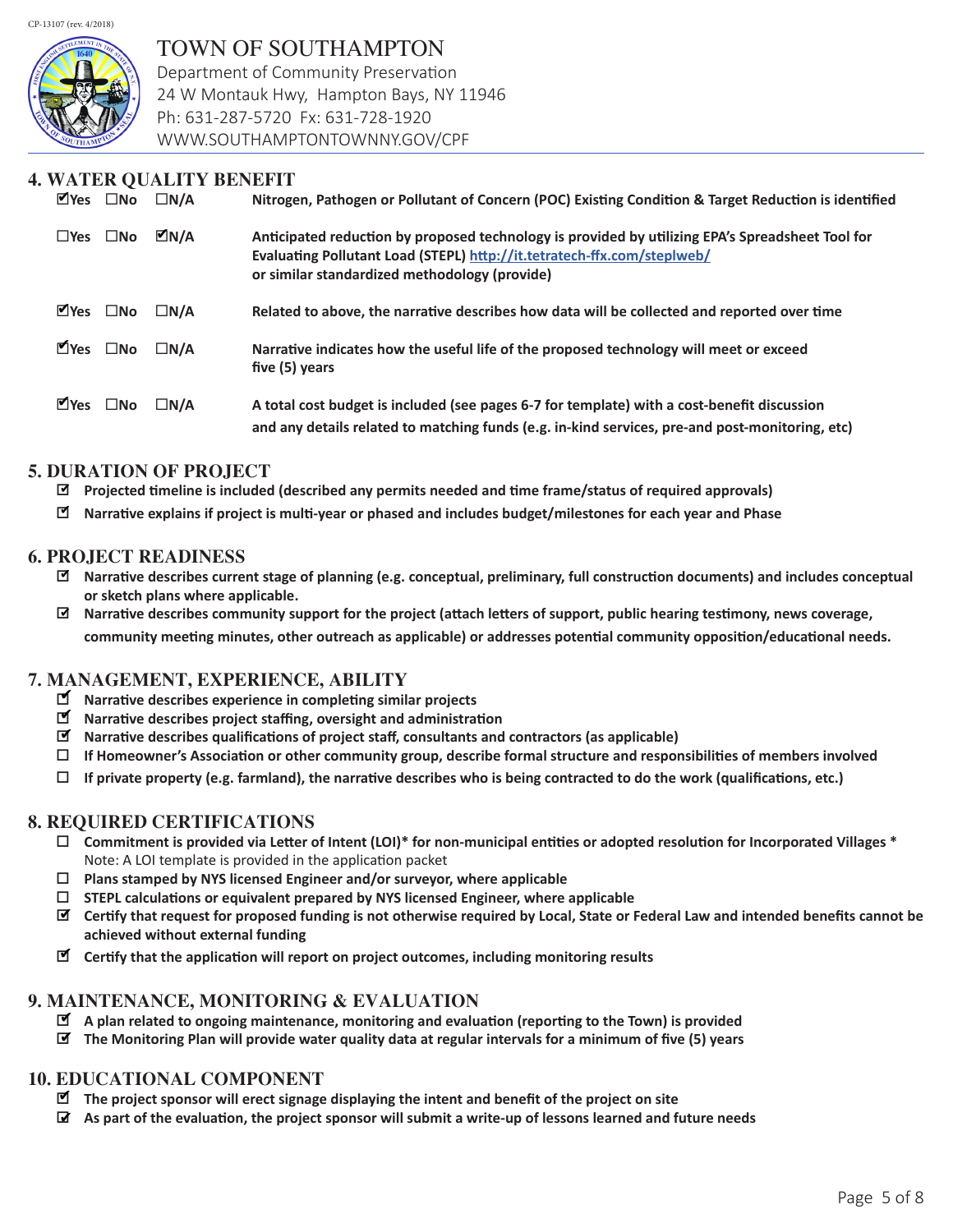CP-13107 (rev. 4/2018)



TOWN OF SOUTHAMPTON Department of Community Preservation 24 W Montauk Hwy, Hampton Bays, NY 11946 Ph: 631-287-5720 Fx: 631-728-1920 WWW.SOUTHAMPTONTOWNNY.GOV/CPF

# **COMMUNITY PRESERVATION FUND (CPF) WATER QUALITY IMPROVEMENT PROGRAM BUDGET PROPOSAL**

| PLANNING/ENGINEERING/DESIGN                                  | <b>Town CPF Re-</b><br>quest   | <b>Matching Funds</b><br><b>Committed</b> | <b>Matching Funds</b><br>Pending | <b>Estimated Total</b><br><b>Project Costs</b> |
|--------------------------------------------------------------|--------------------------------|-------------------------------------------|----------------------------------|------------------------------------------------|
| In-house labor<br>(provide separate sheet with calculations) |                                |                                           |                                  |                                                |
| Task 1-                                                      | \$-                            | \$-                                       | Ś-                               | $\zeta$ -                                      |
| Task 2-                                                      | \$-                            | \$-                                       |                                  | \$-                                            |
| Task 3-                                                      | \$-                            | \$-                                       |                                  | \$-                                            |
| Task 4-                                                      | Ś-                             | \$-                                       | $\mathsf{S}$ -                   | ς-                                             |
| Task 5-                                                      | \$-                            | \$-                                       | S-                               | \$-                                            |
| Task 6-                                                      | Ś-                             | \$-                                       | \$-                              | \$-                                            |
|                                                              | Ś-                             | \$-                                       |                                  | \$-                                            |
| In House Labor Total                                         | $\mathsf{S}\text{-}\mathsf{O}$ | $$ -0$                                    | $S - 0$                          | $$ -0$                                         |

| Materials/Supplies              |        |        |         |       |
|---------------------------------|--------|--------|---------|-------|
|                                 |        |        |         |       |
|                                 |        |        |         |       |
|                                 |        |        |         |       |
|                                 |        |        |         |       |
|                                 |        |        |         |       |
|                                 |        |        |         |       |
|                                 |        |        |         |       |
| <b>Materials/Supplies Total</b> | $$ -0$ | $$ -0$ | $S - C$ | $$-0$ |

| <b>Contractual Services</b>                                                              |           |        |         |        |
|------------------------------------------------------------------------------------------|-----------|--------|---------|--------|
| Install Two additional Monitoring Stations (2 Years) in Mecox                            | $$-31082$ |        |         |        |
| 1 New station monitoring for 2 years                                                     | $$-13440$ |        |         |        |
| Independent station colocated with existing funded level station MBO1 monitoring 2 years | $$-6720$  |        |         |        |
|                                                                                          |           |        |         |        |
|                                                                                          |           |        |         |        |
|                                                                                          |           |        |         |        |
|                                                                                          |           |        |         |        |
| <b>Contractual Services Total</b>                                                        | $$-51242$ | $$ -0$ | $S - Q$ | $$ -0$ |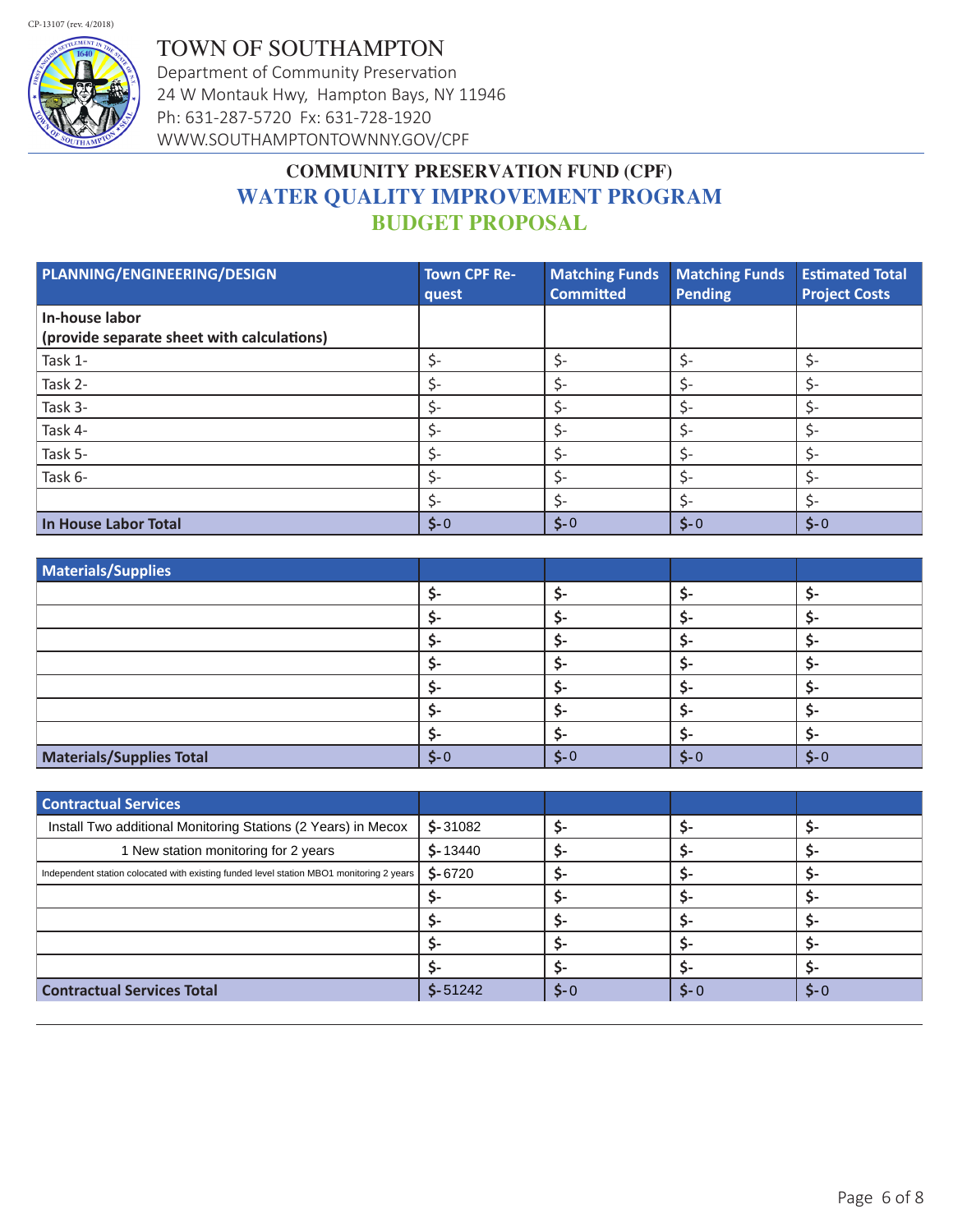

TOWN OF SOUTHAMPTON

Department of Community Preservation 24 W Montauk Hwy, Hampton Bays, NY 11946 Ph: 631-287-5720 Fx: 631-728-1920 WWW.SOUTHAMPTONTOWNNY.GOV/CPF

| <b>CONSTRUCTION AND SITE IMPROVEMENTS</b>                    | <b>Town CPF</b><br><b>Request</b> | <b>Matching Funds</b><br><b>Committed</b> | <b>Matching Funds</b><br><b>Pending</b> | <b>Estimated Total</b><br><b>Project Costs</b> |
|--------------------------------------------------------------|-----------------------------------|-------------------------------------------|-----------------------------------------|------------------------------------------------|
| In-house labor<br>(provide separate sheet with calculations) |                                   |                                           |                                         |                                                |
| Task 1-n/a                                                   | \$-                               | \$-                                       | \$-                                     | \$-                                            |
| Task 2-n/a                                                   | S-                                | \$-                                       | \$-                                     |                                                |
| Task 3-                                                      | \$-                               | \$-                                       | \$-                                     |                                                |
| Task 4-                                                      | \$-                               | \$-                                       | \$-                                     | \$-                                            |
| Task 5-                                                      | \$-                               | \$-                                       | \$-                                     | \$-                                            |
| Task 6-                                                      | Ŝ-                                | \$-                                       | \$-                                     |                                                |
|                                                              | \$-                               | \$-                                       | \$-                                     | \$-                                            |
| In House Labor Total                                         | $5-0$                             | $$ -0$                                    | $5 - 0$                                 | $$ -0$                                         |

| Equipment/Materials/Supplies       |                                |        |                                |                                |
|------------------------------------|--------------------------------|--------|--------------------------------|--------------------------------|
|                                    |                                |        | S.                             |                                |
|                                    |                                |        |                                |                                |
|                                    |                                |        |                                |                                |
|                                    |                                |        |                                |                                |
|                                    |                                |        |                                |                                |
|                                    |                                |        |                                |                                |
|                                    |                                |        |                                |                                |
| Equipment/Materials/Supplies Total | $\mathsf{S}\text{-}\mathsf{O}$ | $$ -0$ | $\mathsf{S}\text{-}\mathsf{O}$ | $\mathsf{S}\text{-}\mathsf{O}$ |

| <b>Contractual Services</b>       |            |                                |             |             |
|-----------------------------------|------------|--------------------------------|-------------|-------------|
|                                   |            |                                |             |             |
|                                   |            |                                |             |             |
|                                   |            |                                |             |             |
|                                   |            |                                |             |             |
|                                   |            |                                |             |             |
|                                   |            |                                |             |             |
|                                   |            |                                |             |             |
| <b>Contractual Services Total</b> | $\zeta$ -0 | $\mathsf{S}\text{-}\mathsf{O}$ | $\zeta$ - 0 | $\zeta$ - 0 |

| <b>ENGINEERING TOTAL</b> | $2\Delta$ |  |  |  |
|--------------------------|-----------|--|--|--|
|--------------------------|-----------|--|--|--|

| Total Project Cost        | $\frac{\mathsf{S}}{\mathsf{S}}$ 51242 |
|---------------------------|---------------------------------------|
| Total CPF Funds Requested | $\frac{\text{S}}{2}$ 51242            |

| Applicant matching funds committed                   |     |
|------------------------------------------------------|-----|
| Applicant matching funds pending approval            | -S- |
| (e.g. grant request submitted pending determination) |     |

| <b>Source of matching funds</b> | <b>Amount</b> |
|---------------------------------|---------------|
|                                 |               |
|                                 |               |
|                                 |               |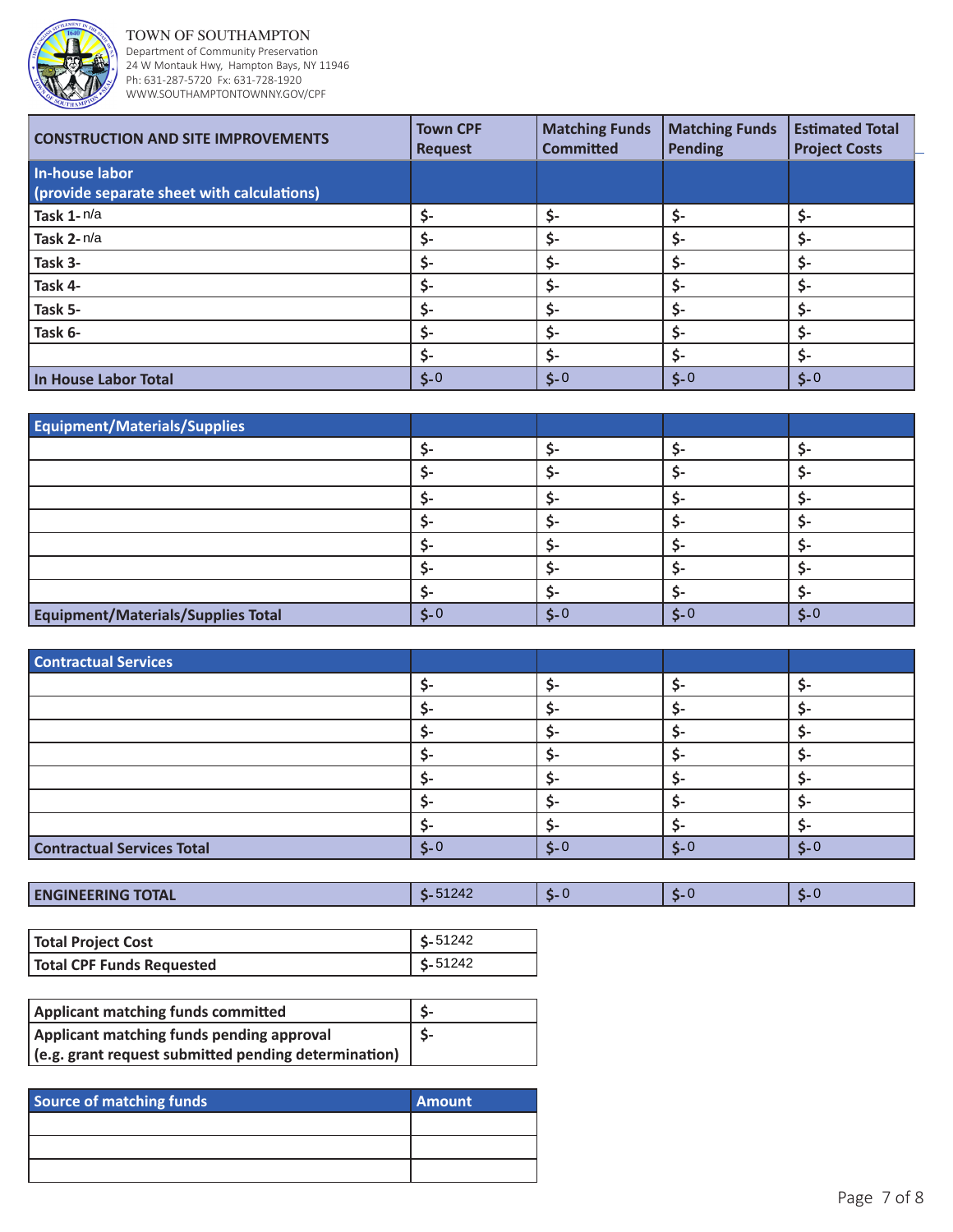

**TOWN OF SOUTHAMPTON** Department of Community Preservation 24 W Montauk Hwy, Hampton Bays, NY 11946 Ph: 631-287-5720 Fx: 631-728-1920 WWW.SOUTHAMPTONTOWNNY.GOV/CPF

# **COMMUNITY PRESERVATION FUND (CPF) WATER QUALITY IMPROVEMENT PROGRAM LETTER OF INTENT**

## **CONTACT INFORMATION**

| Municipality and the contract of the contract of the contract of the contract of the contract of the contract of the contract of the contract of the contract of the contract of the contract of the contract of the contract |  |
|-------------------------------------------------------------------------------------------------------------------------------------------------------------------------------------------------------------------------------|--|
| <b>Contact First and Last Name:</b>                                                                                                                                                                                           |  |
| <b>Contact Address</b>                                                                                                                                                                                                        |  |
| Contact Phone:                                                                                                                                                                                                                |  |
| Contact Email:                                                                                                                                                                                                                |  |

### PROJECT INFORMATION

| Project Description (1-3 sentences) |  |
|-------------------------------------|--|
|                                     |  |

### **ANTICIPATED PROJECT TIMELINE**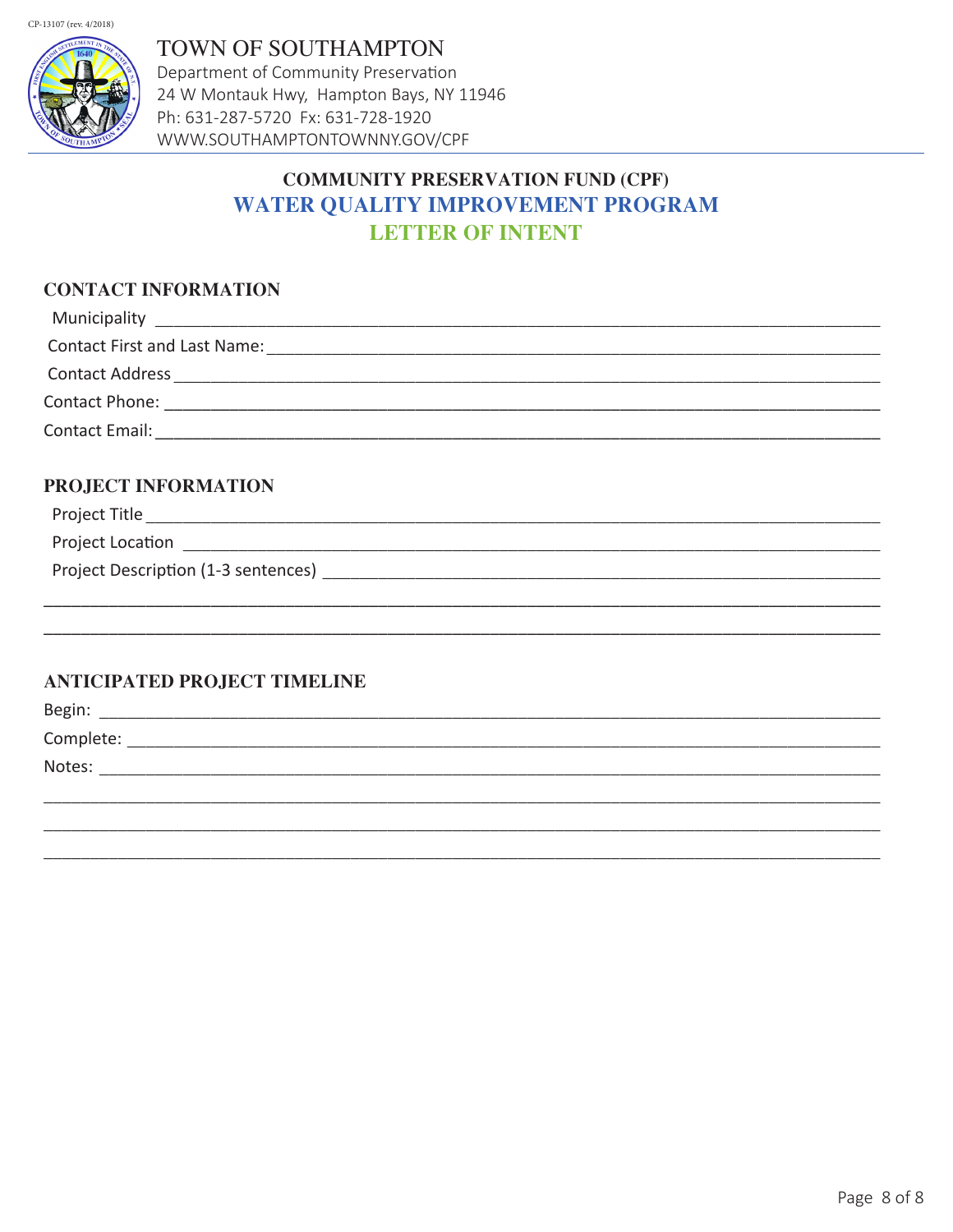## **Copy of WQIPP Scoring System**

| <b>Project Name:</b>      | <b>Hypothetical Project</b>                                                                                      | Number:               |              | 2018-G-3 |                   |                       |
|---------------------------|------------------------------------------------------------------------------------------------------------------|-----------------------|--------------|----------|-------------------|-----------------------|
| <b>Proj Manager:</b>      |                                                                                                                  | Status:               |              |          |                   |                       |
|                           |                                                                                                                  |                       |              |          |                   |                       |
| <b>Mandatory Criteria</b> |                                                                                                                  | <b>YES</b>            | <b>No</b>    |          | Initials          |                       |
| MC.1                      | Project Application Completed with Detailed Info                                                                 | X                     |              |          | $\mathbf{1}$      |                       |
| MC.2                      | Impact of the Project on Water Quality                                                                           | X                     |              |          | $\overline{2}$    |                       |
| MC.3                      | <b>Duration of Benefits Exceed 5 Years</b>                                                                       | X                     |              |          | $\overline{3}$    |                       |
| MC.4                      | <b>Funding Requirement</b>                                                                                       | X                     |              |          |                   |                       |
| MC.5                      | <b>Demonstrated Technology</b>                                                                                   | X                     |              |          |                   | Total<br><b>Score</b> |
| MC.6                      | Ownership Commitment LOI                                                                                         | X                     |              |          |                   | 39                    |
|                           | Only change numbers with Red font                                                                                |                       |              |          | Input<br>(1 to 5) |                       |
|                           | <b>Water Quality Improvement Impact</b>                                                                          |                       | rcent Weight |          | <b>Grade</b>      | <b>Score</b>          |
| WQ.1                      | Impact on Water Quality is Measurable                                                                            | 20 <sub>2</sub>       | 6            |          | $\mathbf{1}$      | 1.2                   |
| WQ.2                      | Impact on Water Quality is Significant                                                                           | 40%                   | 12           |          | $\overline{2}$    | 4.8                   |
| WQ.3                      | Project serves Water Quality Priorities stated by the<br>Project Plan                                            | 20%                   | 6            |          | 3                 | 3.6                   |
| WQ.4                      | If not Cost Efficeint, does project provide a prototype or<br>catalyst for something beneficial to water quality | 20%                   | 6            |          | 4                 | 4.8                   |
|                           | <b>SubTotal</b>                                                                                                  | 100%                  | 30           |          |                   | 14.4                  |
|                           |                                                                                                                  |                       |              |          |                   |                       |
| <b>Cost Factors</b>       |                                                                                                                  | <b>Percent Weight</b> |              |          | Grade             | <b>Score</b>          |
| C.1                       | Cost estimate is well substantiated                                                                              | 40%                   | 12           |          | 3                 | 7.2                   |

| $\cdots$ |                                                            | $\cdot$ |    |  | .    |
|----------|------------------------------------------------------------|---------|----|--|------|
|          | Project serves Water Quality Priorities stated by the      |         |    |  |      |
| WQ.3     | Project Plan                                               | 20%     | 6  |  | 3.6  |
|          | If not Cost Efficeint, does project provide a prototype or |         |    |  |      |
| WO.4     | catalyst for something beneficial to water quality         | 20%     |    |  | 4.8  |
|          | <b>SubTotal</b>                                            | 100%    | 30 |  | 14.4 |
|          |                                                            |         |    |  |      |
|          |                                                            |         |    |  |      |

| <b>Cost Factors</b> |                                                    | <b>Percent Weight</b> |    | <b>Grade</b> | <b>Score</b> |
|---------------------|----------------------------------------------------|-----------------------|----|--------------|--------------|
| C.1                 | Cost estimate is well substantiated                | 40%                   | 12 | 3            | 7.2          |
| C.2                 | Project provides high value for cost               | 20%                   | 6  | 2            | 2.4          |
| C.3                 | Does project leverage other sources of funding     | 10%                   | 3  |              | 2.4          |
| C.4                 | Cost overun contingency has been considered        | 10%                   | 3  | 5.           |              |
| C.5                 | Maintenance Costs have been estimated and provided | 20%                   | 6  |              | 2.4          |
|                     | <b>SubTotal</b>                                    | 100%                  | 30 |              | 17.4         |

|       | <b>Management, Experience, and Ability</b> | <b>Percent Weight</b> |      | Grade | <b>Score</b> |
|-------|--------------------------------------------|-----------------------|------|-------|--------------|
| MEA.1 | Owner is a Municipality                    | 10%                   | 1.5  |       | 0.3          |
| MEA.2 | Project Type is a WQIPP Standard           | 25%                   | 3.75 |       |              |

**Water Quality Advisory Committee <b>Page 1**